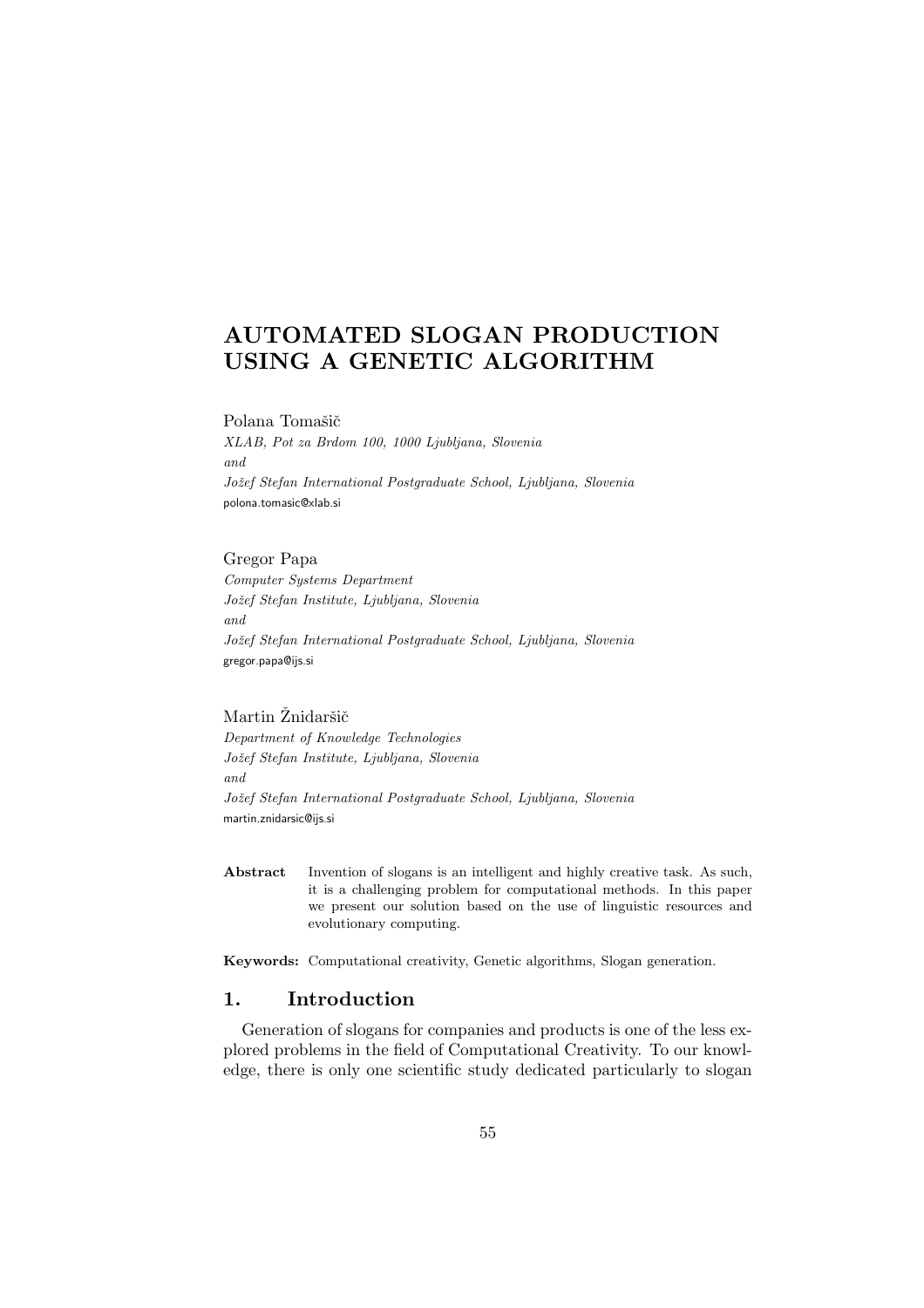(and other creative sentences) generation, namely the BRAINSUP framework [13]. This approach requires the user to provide keywords, domain, emotions and similar properties of the slogans. This shrinks the huge search space of slogans and improves the quality of results. We, however, have aimed at a completely autonomous approach that is not influenced by the user in any way, apart from providing a short textual description of the target entity.

In this paper, we present our slogan generation procedure, which is based on a genetic algorithm (GA) [1]. Genetic algorithms ensure good coverage of the search space and are relatively often used in Computational Creativity. For instance, they have been successfully used for generating recipes [11], poetry [7] and trivial dialog phrases [10]. However, genetic algorithm has not previously been used for slogan generation. Our method is the first to use it for that purpose. It follows the Brain-Sup framework in the initial population generation phase, and it uses a collection of heuristic slogan functions in the evaluation phase.

The results of the experiments indicate some deficiencies of our method. The generated slogans nonetheless present a good starting point for brainstorming.

### 2. Resources

Our slogan generation method requires some linguistic and semantic resources for the generation of initial population:

#### ■ Database of the existing slogans

The database of existing slogans serves as a basis for the initial population generation and for comparison with generated slogans. It contains famous slogans obtained from the Internet.

### ■ Database of the frequent grammatical relations

For the acquisition of the frequent grammatical relations between words in sentences we used the Stanford Dependencies Parser [8]. Stanford dependencies are triplets containing two words, called governor and dependent, and the name of the relation between them. The parser also provides part-of-speech (POS) tags and phrase structure trees. An example of its output is in Figure 1. To get representatives of frequent grammatical relations between words, we parsed 52,829 random Wikipedia pages, sentence by sentence, and obtained  $4,861,717$  different dependencies.

### ■ Database of the slogan skeletons

A slogan skeleton contains information about each position in the sentence - its POS tag and all its dependencies relations with other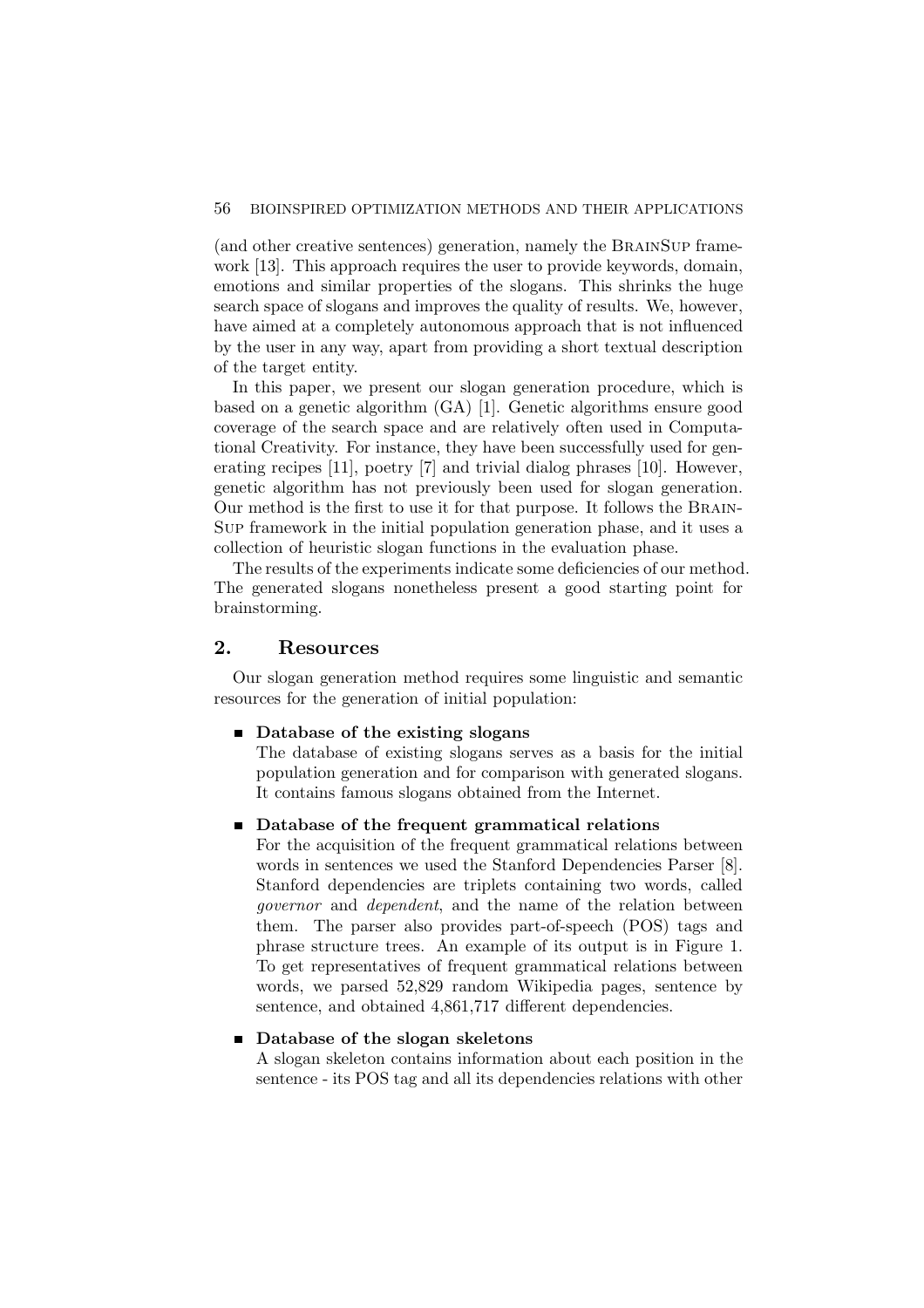words in the sentence. It does not contain any content words, only stop words. An example of a skeleton from [13] is in Figure 2. Skeletons were obtained by parsing existing slogans with the Stanford Dependencies Parser.

```
Jane is walking her new dog in the park.
(R00T
 <sup>5</sup></sup>
    (NP (NNP Jane))
    (VP (VBZ is)(VP (VBG walking)
        (NP (PRP$ her) (JJ new) (NN dog))
        (PP (IN in))(NP (DT the) (NN park))))( . .))nsubj(walking-3, Jane-1)
aux(walking-3, is-2)
root(ROOT-0, walking-3)
poss(dog-6, her-4)
amod(doa-6, new-5)dobj(walking-3, dog-6)
det(park-9, the-8)
prep_in(walking-3, park-9)
```
Figure 1. Stanford dependencies parser's output for the sentence "Jane is walking her new dog in the park."



Figure 2. Example of a skeleton from [13].

# 3. Slogan Generation

In this section we describe our slogan generation approach in terms of its inputs, outputs and algorithmic steps. The whole procedure is shown in the Algorithm 1.

# 3.1 Extraction of the Keywords and the Main Entity

Target keywords are extracted from the input text using the Nodebox English Linguistics library [12]. The aim is to generate positive slogans.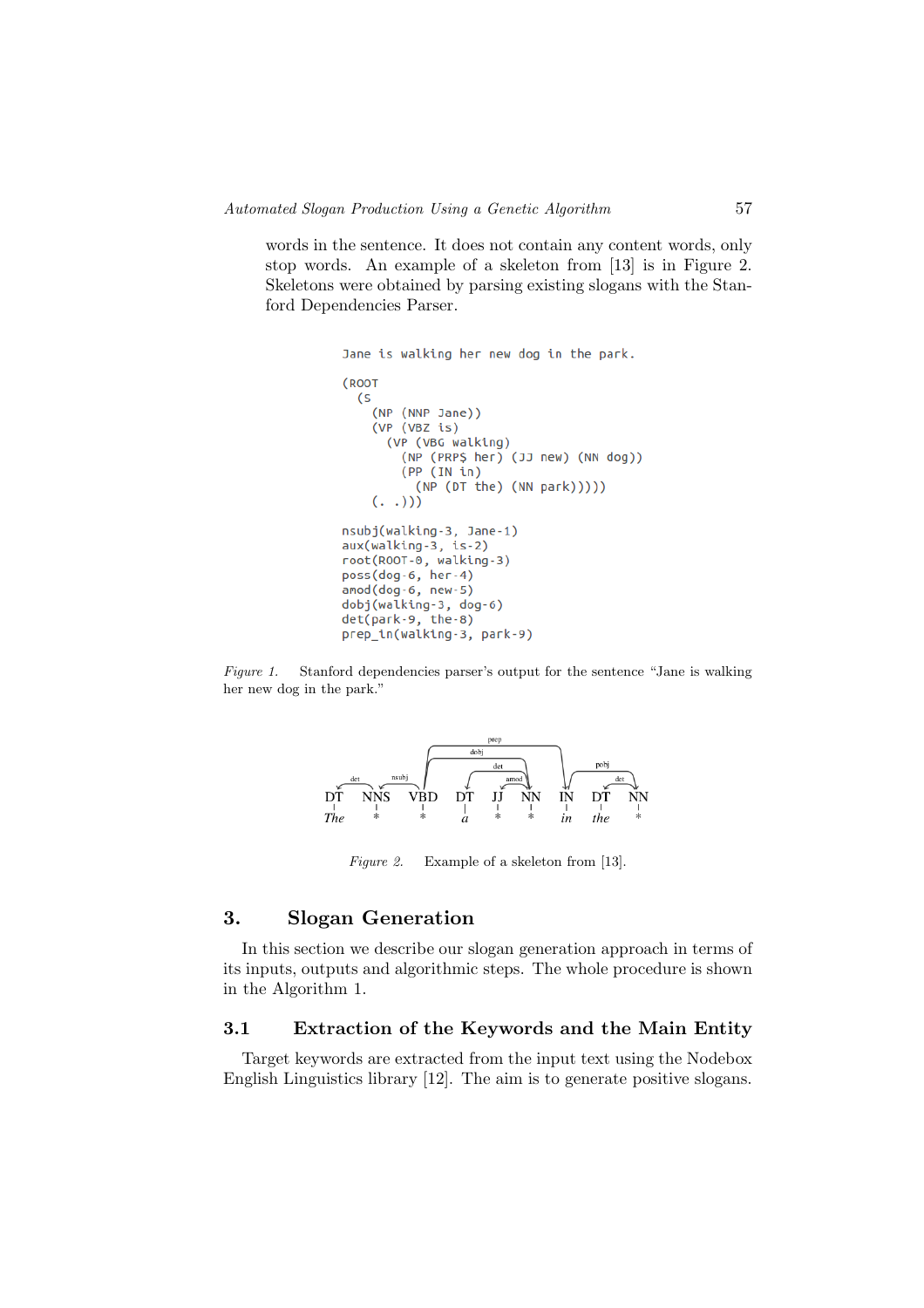### Algorithm 1 SloganGenerator

**Input:** A textual description of a company or a product  $T$ , Size of the population  $S_P$ , Maximal number of iterations  $Max\text{-}iter$ , Crossover probability  $p_{\text{crossover}}$ , Mutation probability  $p_{\text{mutation}}$ , Set of evaluation weights W.

Output: A set of generated slogans S.

1:  $Keywords, Entity \leftarrow GetKeywordsAndEntity(T)$ 

- 2:  $P \leftarrow$  CreateInitialPopulation(S<sub>IP</sub>, Keywords, Entity)
- 3: Evaluate $(P)$
- 4: while  $Max\_iter > 0$  do
- 5: ChooseParentsForReproduction(P)
- 6:  $Crossover(P, p_{\text{crossover}})$
- 7: Mutation $(P, p_{\text{mutation}})$
- 8: DeleteSimilarSlogans(P)
- 9: while  $Size(P) < S_P$  do
- 10: AddARandomSeed(P)
- 11: end while
- 12: Evaluate $(P)$
- 13:  $Max\_iter \Leftarrow Max\_iter 1$
- 14: end while

15:  $S \Leftarrow P$ 

That is why all the sentences with the negative polarity in the input text are being removed. A sentence has a negative polarity if it contains words that are associated with negative emotions. After the removal, the most frequent words are selected as keywords. The main entity is usually the name of the company and is obtained by selecting the most frequent entity in the whole text using nltk library [2].

Example of the keywords and the entity, extracted from the Coca-Cola Wikipedia page:

keywords = ['win', 'celebrate', 'enjoy', 'follow', 'available', 'raspberry', 'snowy', 'cherry', 'famous', 'wonderful', 'familiar', 'sugar', 'sparkle', 'passion', 'beloved', 'fountain', 'bubble', 'enjoyment', 'drink', 'fluid', 'diet', 'candy', 'tour', 'beverage', 'contribution', 'dream', 'vision', ... ]  $entity = Coke$ 

#### 3.2 Generation of the Initial Population of Slogans

The procedure of generating the initial population of slogans is based on the BrainSup framework [13], with some modifications. It follows the steps in Algorithm 2. Skeletons are obtained from the database of slogan skeletons, and fillers are words from the database of all grammat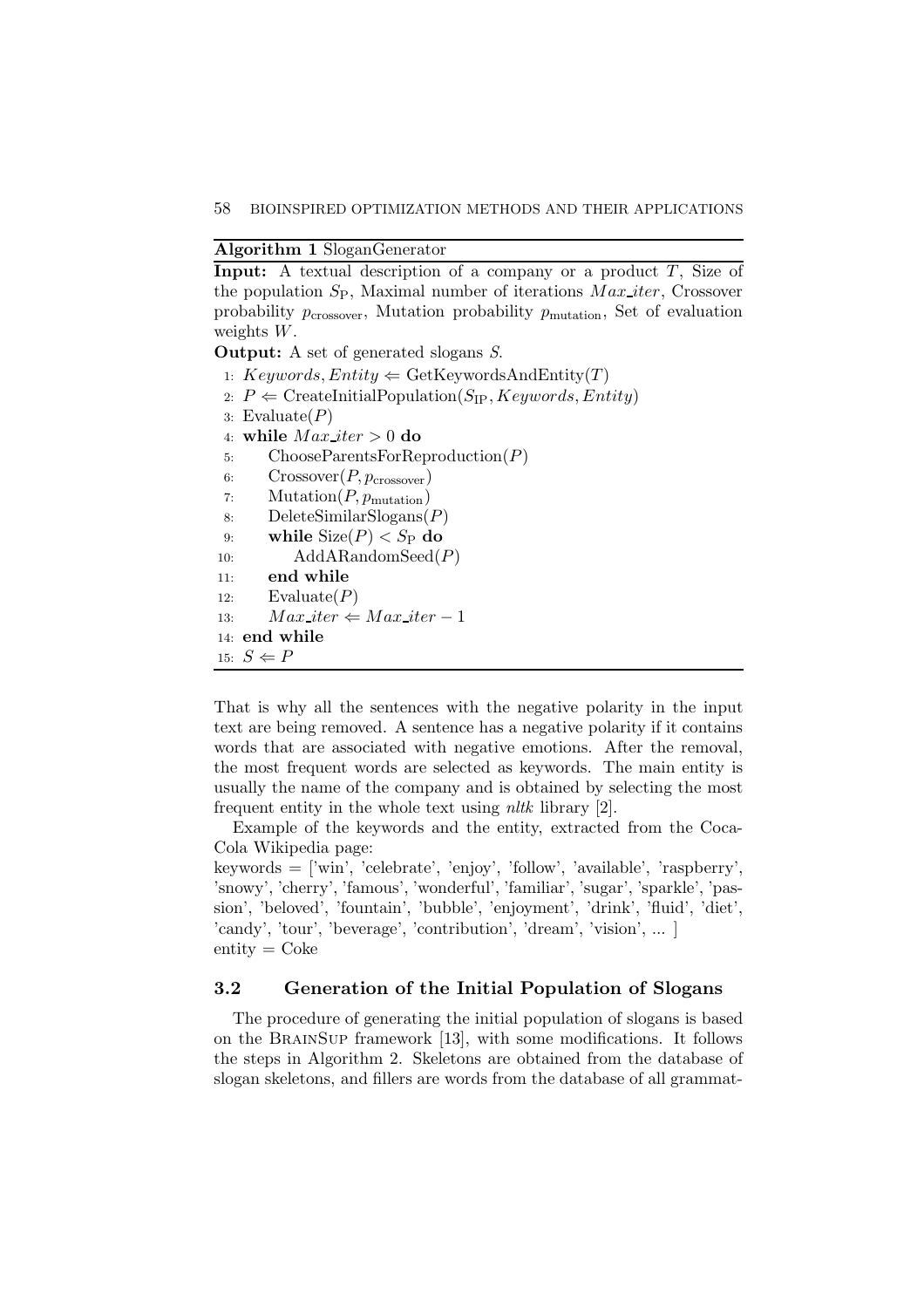ical relations between words in sentences and must satisfy all predefined dependencies and POS tags. If there are any keywords in a set of all possible filler words, the algorithm assigns them higher priority for the selection phase. The main difference between our algorithm and the BrainSup method is in selection of filler words. We select them at random, while the BrainSup framework uses a beam search in the space of all possible lexicalizations of a skeleton to promote the words with the highest likelihood of satisfying the user specifications.

#### Algorithm 2 CreateInitialPopulation

**Input:** Size of the population  $S_P$ , a set of target keywords  $K$ , and the target entity E.

Output: A set of initial slogans S.

1:  $S \Leftarrow \emptyset$ 2: while  $S_{\text{IP}} > 0$  do 3:  $SloganSkeleton \Leftarrow SelectRandomSloganSkeleton()$ 4: while not AllEmptySlotsFilled(SloganSkeleton) do 5:  $EmptySlot \Leftarrow SelectEmptySlotInSketch(SloganSkeleton)$ <br>6:  $Fillers \Leftarrow FindPossibleFilterWords(EmptuSlot)$ 6:  $Fillers \Leftarrow \text{FindPossibleFilterWords}(EmptySlot)$ <br>7:  $FillerWord \Leftarrow \text{SelectRandomFilterWord}(Filter)$ 7:  $FillerWord \Leftarrow SelectRandomFilterWord(Fillers)$ <br>8. FillEmptySlot(Slogan-Skeleton-FillerWord) FillEmptySlot(SloganSkeleton, FillerWord) 9: end while 10: AddFilledSkeleton(S, SloganSkeleton) 11:  $S_P \Leftarrow S_P - 1$ 12: end while

# 3.3 Evaluation of Slogans

To order the slogans by their quality, an aggregated evaluation function was constructed. It is composed of 9 different sub-functions, each assessing a particular feature of a slogan with scores in the interval [0,1]. Parameter of the aggregation function is a list of 9 weights that sum to 1. They define the proportions of sub-functions in the overall score. In this subsection we give a short description for every one of them.

Bigram Function. In order to work with 2-grams, we obtained the data set of 1,000,000 most frequent 2-grams and 5000 most frequent words in Corpus of Contemporary American English (COCA) [3]. We assume that slogans containing many frequent 2-grams, are more likely to be semantically coherent. That is why they get higher bigram evaluation score.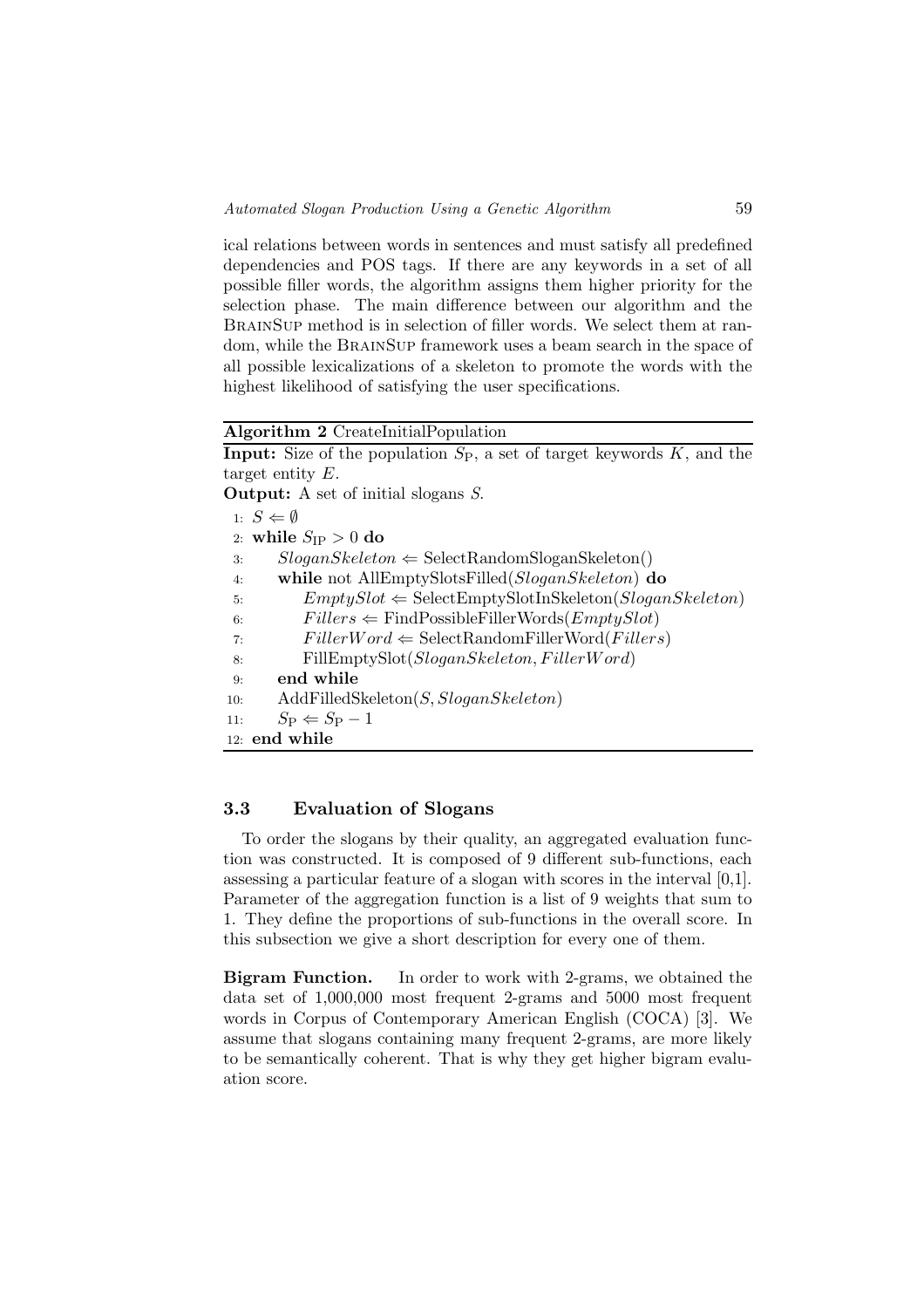#### 60 BIOINSPIRED OPTIMIZATION METHODS AND THEIR APPLICATIONS

Length Function. This function assigns score 1 to slogans with less than 8 words, and score 0 to longer ones.

Diversity Function. The diversity function evaluates a slogan by counting the number of repeated words. The highest score goes to a slogan with no repeated words. If a slogan contains identical consecutive words, it receives score 0.

Entity Function. It returns 1, if slogan contains the main entity, and 0, if it doesn't.

Keywords Function. If one up to half of the words in a slogan belong to the set of keywords, the keywords function returns 1. If a slogan doesn't contain any keyword, the score is 0. If more than half of the words in the slogan are keywords, the score is 0.75.

Word Frequency Function. This function prefers slogans with many frequent words, because slogans with many infrequent words are considered bad. The score is obtained by dividing the number of frequent words by the number of all words in the slogan. Word is considered to be frequent, if it is among 5000 most frequent words in COCA.

Polarity and Subjectivity Functions. To calculate the polarity and subjectivity scores based on the adjectives in the slogan, we used the sentiment function from pattern package for Python [4].

Semantic Relatedness Function. This function computes the relatedness between all pairs of content words in the slogan. Stop words are not taken into account. Each pair of words gets a score based on the path distance between corresponding synsets (sets of synonyms) in WordNet [9]. The final score is the sum of all pairs' scores divided by the number of all pairs.

### 3.4 Production of a New Generation of Slogans

A list of all generated slogans is ordered descending with regard to the evaluation score.

We use a 10% elitism [5]. The other 90% of parent slogans are selected using a roulette wheel [6].

A new generation is built by pairing parents and performing the crossover function followed by the mutation function, which occur with probabilities  $p_{crossover}$  and  $p_{mutation}$  respectively. Offspring are then evaluated and compared to the parents, in order to remove very sim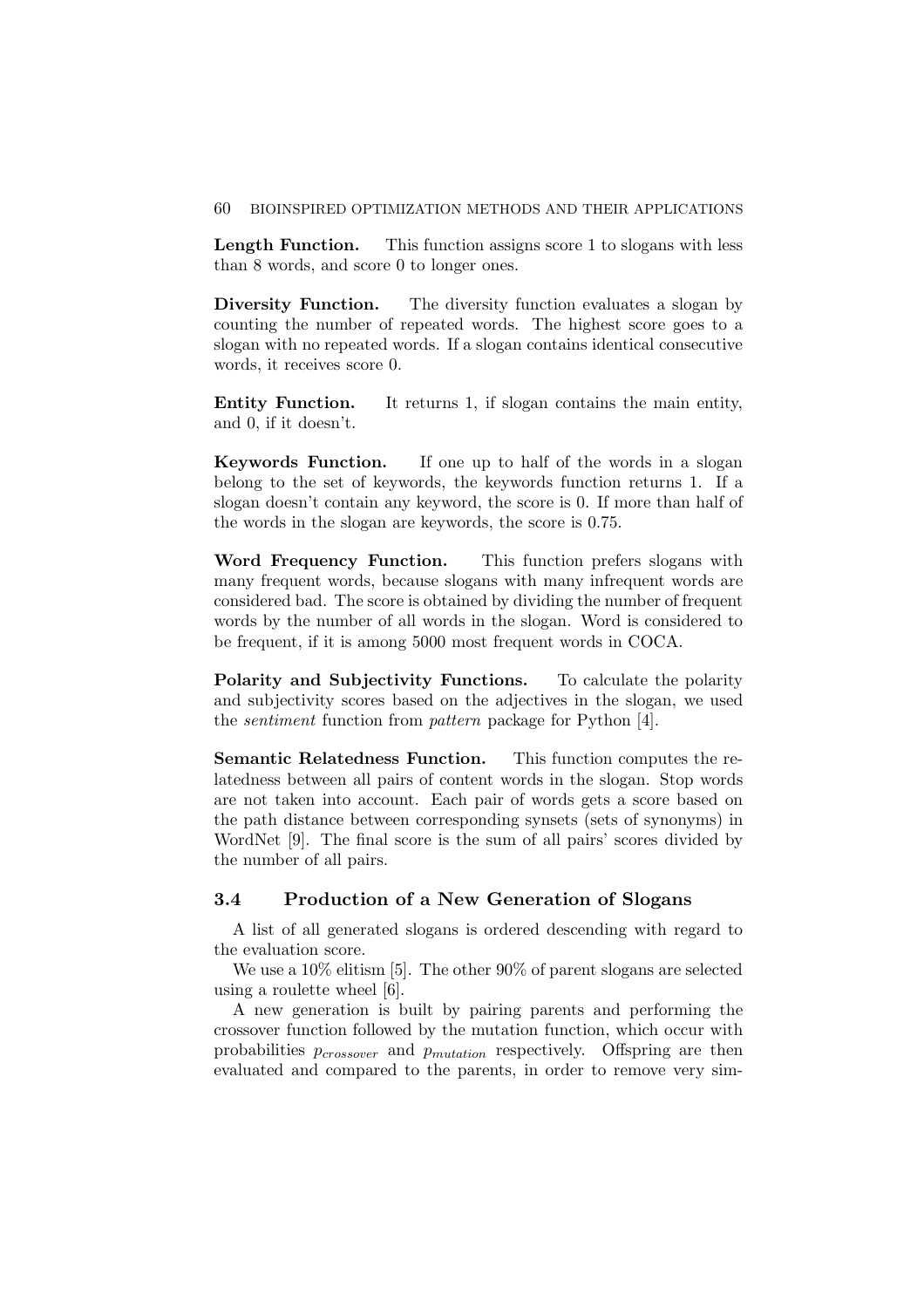ilar ones. If the number of the remaining slogans is smaller than the size of the population, some additional random slogans are generated using the method for initial slogans production. After that, slogans proceed into the next generation. These steps are repeated until the predefined maximal number of iterations is achieved.

Crossover. There are two types of crossover function, the big and the small one. Both inspect POS tags of the words in both parents, and build a set of possible crossover locations. Each element in the set is a pair of numbers. The first one provides a position of crossover in the first parent and the second one in the second parent. The corresponding words must have the same POS tag. Let the chosen random pair from the set be  $(p, r)$ . Using the *big* crossover, the part of the first parent, from the  $p^{th}$  position forward, is switched with the part of the second parent, from the  $r^{th}$  position forward. For the *small* crossover only the  $p^{th}$  word in the first parent and the  $r^{th}$  word in the second parent are switched. Examples for the big and the small crossover are in Figure 3.



Figure 3. Examples for the big and the small crossover.

Mutation. Two types of mutation are possible. Possible big mutations are: deletion of a random word; addition of an adjective in front of a noun word; addition of an adverb in front of a verb word; replacement of a random word with new random word with the same POS tag. Small mutations are replacements of a word with its synonym, antonym, meronym, holonym, hypernym or hyponym. A meronym is a word that denotes a constituent part or a member of something. The opposite of a meronym is a holonym - the name of the whole of which the meronym is a part. A hypernym is a general word that names a broad category that includes other words, and a hyponym is a subdivision of more general word.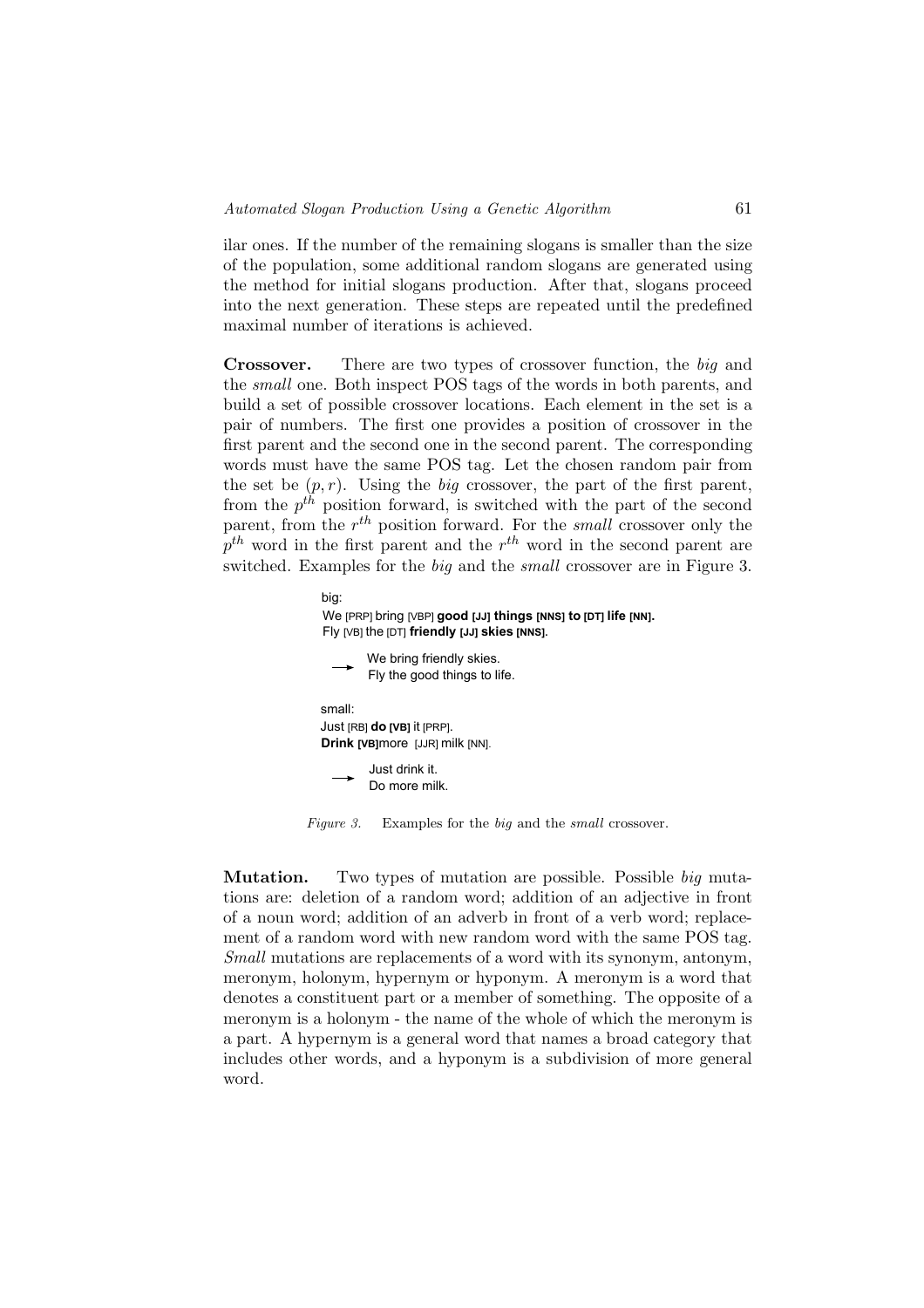#### 62 BIOINSPIRED OPTIMIZATION METHODS AND THEIR APPLICATIONS

Functions for obtaining such replacements are embedded into the Nodebox English Linguistics library and are based on the WordNet lexical database [9].

Deletion of similar slogans. Every generated slogan is compared to all its siblings and to all the evaluated slogans from the previous generation. If a child is identical to any other slogan, it gets removed. If more than half of child's words are in another slogan, the two slogans are considered similar. Their evaluation scores are being compared and the one with the higher score remains while the other one is removed. The child is also removed, if it contains only one word or if it is longer than 10 words. Deletion of similar slogans prevents the generated slogans to converge to the initial ones.

# 4. Experiments

We made a preliminary assessment of the generator with experiments as described in this section.

### 4.1 Experimental Setting

In presented experiments and results we use a case of the U. S. soft drinks manufacturer Coca-Cola. The input text was obtained from Wikipedia [15].

First, we tried to find the optimal weights for the evaluation function. We tested different combinations of weights on a set of manually evaluated slogans. The comparison of the computed and the manually assigned scores showed that the highest matching was achieved with the following weights: [bigram: 0.22, length: 0.03, diversity: 0.15, entity: 0.08, keywords: 0.12, frequent words: 0.1, polarity: 0.15, subjectivity: 0.05, semantic relatedness: 0.1].

In our experiments we used probabilities for crossover and mutation  $p\_crossover = 0.8$ ,  $p\_mutation = 0.7$ . The probability for mutation was set very high, because it affects only one word in a slogan. Consequently the mutated slogan is still very similar to the original one. Thus the high mutation probability does not prevent population to converge to an optimum solution. For the algorithm to decide which type of crossover to perform, we set probabilities for the big, the small and both crossovers to 0.4, 0.2 and 0.4 respectively. The mutation type is chosen similarly. Probabilities of the big and the small mutation were set to 0.8 and 0.2. These control parameters were set according to the results of testing on a given input text, as their combination empirically leads to convergence.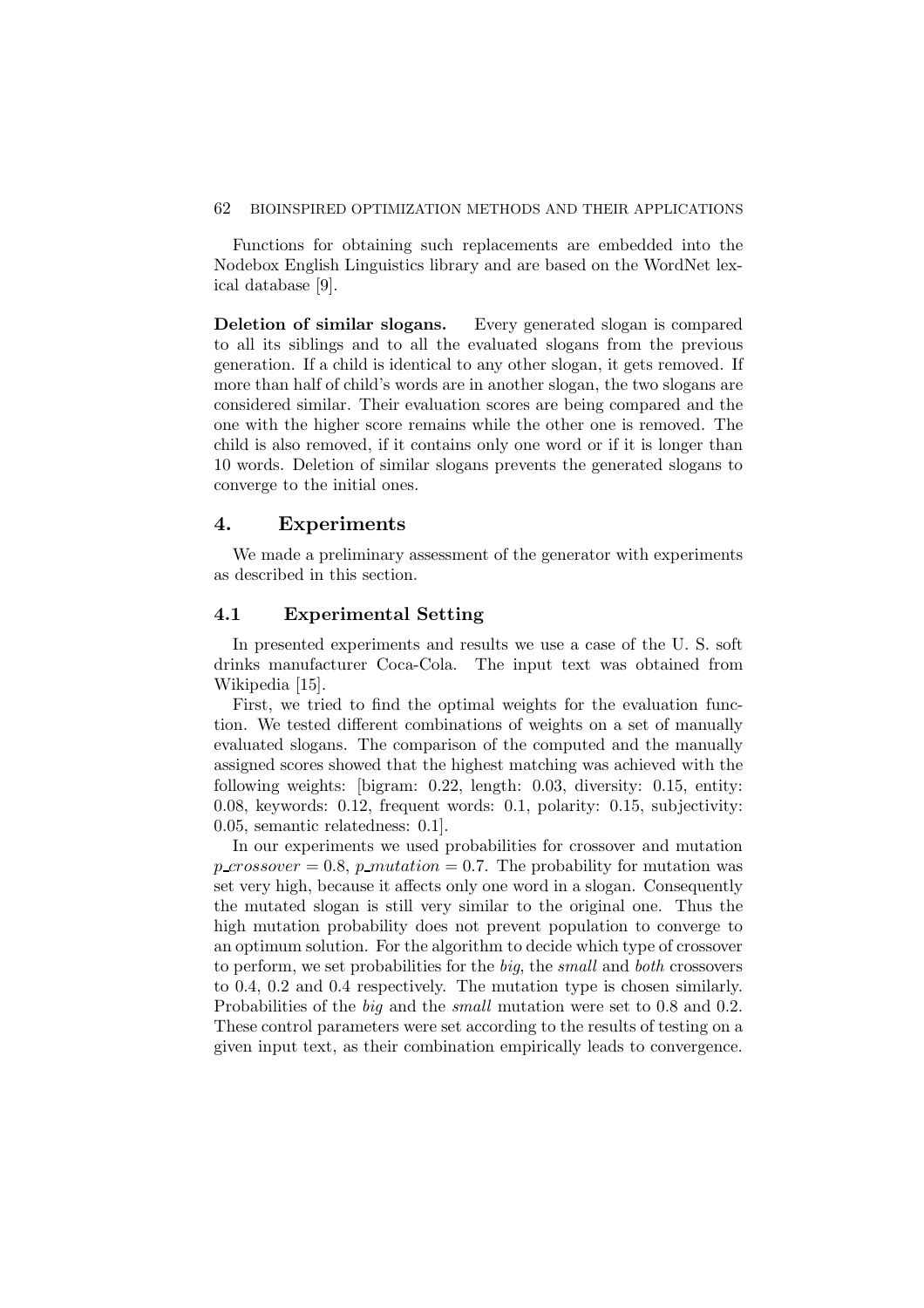Due to the high computational complexity of our method, the maximal number of iterations was set to 150. We performed 3 experiments and for each of them we executed 20 runs of the algorithm using the same input parameter values. The only difference between these three tests was in the size of the population - 25, 50 and 75.

# 4.2 Results and Discussion

All 20 runs of the algorithm on the same input data had similar statistical results. Statistics of average slogans' scores for each of the experiments are gathered in Table 1. Slogans' scores increased with each iteration. The results in Figure 4 show that the slogans' scores increased very fast in relation to the number of evaluations when the size of the population was set to 25. They increased a bit slower when the size of the population was set to 50 and 75.

Table 1. Comparison of average slogans' scores for sizes of population: 25, 50 and 75. ( $F = \text{final slogans}$ ,  $IP = \text{initial population}$ ).

|                                                                    | Minimum                 | Maximum                 | Average                 | Median                  | <i>Standard Deviation</i> |
|--------------------------------------------------------------------|-------------------------|-------------------------|-------------------------|-------------------------|---------------------------|
| (25)<br>IΡ<br>ΙP<br>(50)                                           | 0.000<br>0.000          | 0.720<br>0.721          | 0.335<br>0.318          | 0.442<br>0.377          | 0.271<br>0.270            |
| IΡ<br>(75)                                                         | 0.000                   | 0.736                   | 0.311                   | 0.412                   | 0.270                     |
| $25^{\circ}$<br>F<br>F<br>$\left(50\right)$<br>$^{\prime}75)$<br>F | 0.542<br>0.524<br>0.497 | 0.874<br>0.901<br>0.920 | 0.736<br>0.768<br>0.778 | 0.754<br>0.775<br>0.791 | 0.089<br>0.082<br>0.086   |

The numbers in graph show that our method ensures higher slogan scores with each new iteration of genetic algorithm, for a given experimental cases. Examples of slogans for one specific run of the algorithm are listed in the following two lists. The first list contains 10 best rated initial slogans and the second one contains 10 best rated final slogans for the case when the size of the population was set to 25. Evaluation scores are in the brackets.

#### Initial population:

- 1 The lucky player to sign the language in (0.714)
- 2 it should enjoy lead without learning line (0.706)
- 3 collection remains available more. fit more (0.647)
- 4 growing child have (0.600)
- 5 not a speed in a generator (0.595)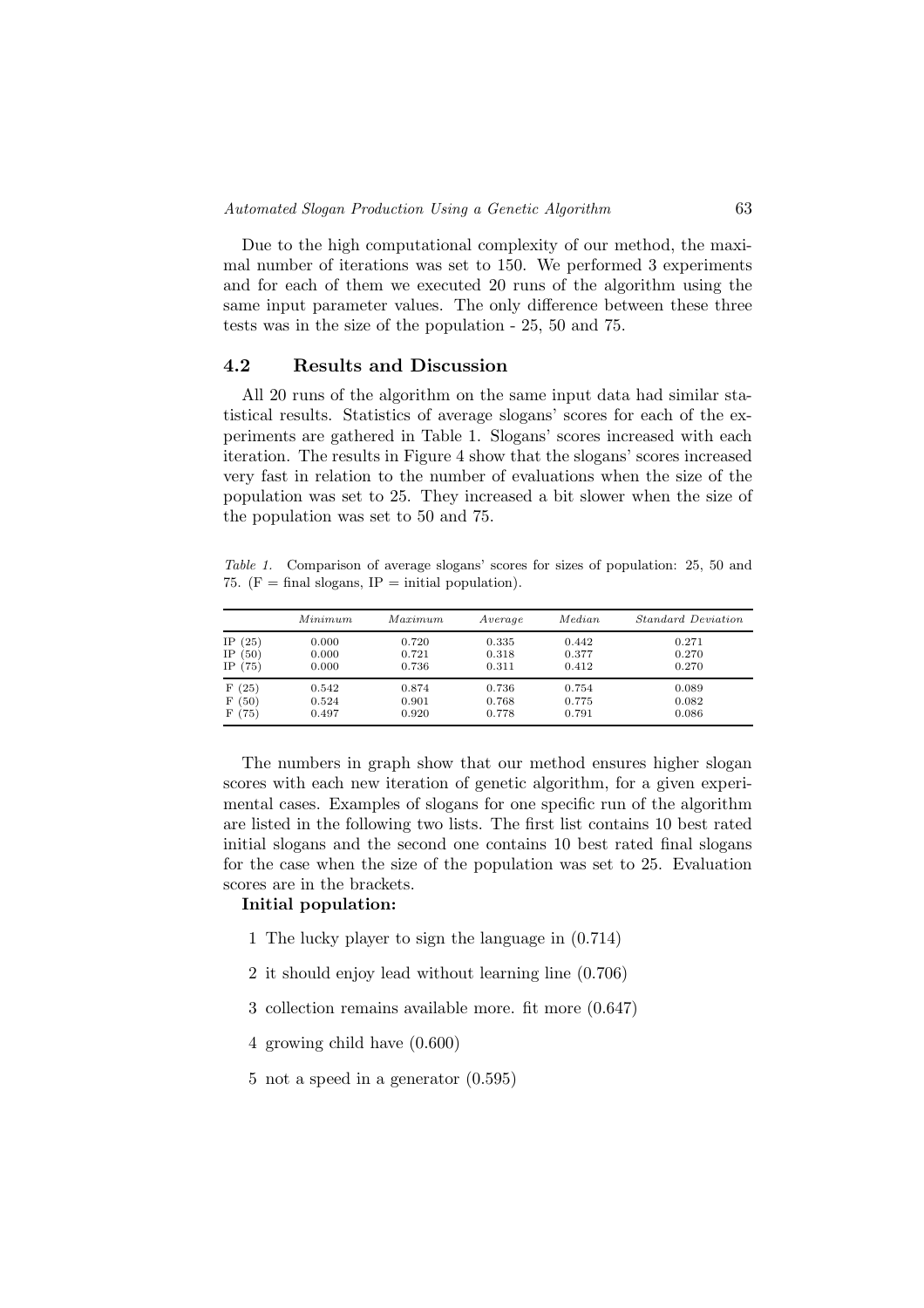

Figure 4. Average slogans' scores in relation to the number of evaluations.

- 6 Where the dream lives the environment (0.594)
- 7 Coke on the legal test (0.592)
- 8 called skip (0.560)
- 9 add to Coke Capazoo (0.559)
- 10 also stories that provide alternatives might read due as our community (0.527)

# Final slogans:

- 1 love to take The Coke size (0.906)
- 2 rampage what we can take more (0.876)
- 3 love the man binds the planetary Coke (0.870)
- 4 devour what we will take later (0.859)
- 5 you can put The original Coke (0.850)
- 6 lease to take some original nose candy (0.848)
- 7 contract to feast one's eyes the na keep (0.843)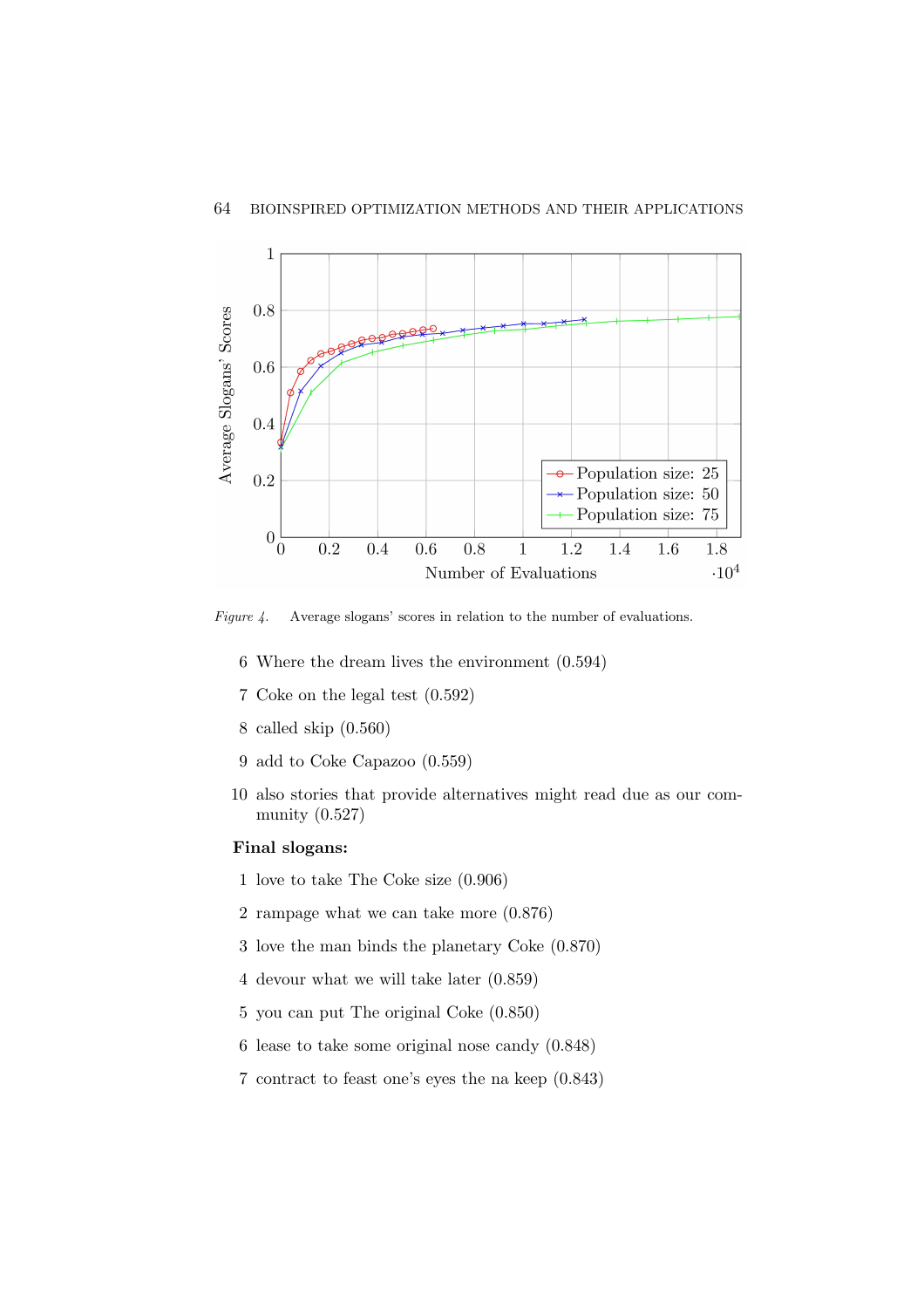- 8 it ca taste some Coke in August (0.841)
- 9 hoy despite every available larger be farther (0.834)
- 10 you Can love the simple Coke (0.828)

The analysis of initial populations and final slogans in all runs of experiments shows that the majority of slogans are semantically incoherent and have grammatical errors.

Our system currently lacks an evaluation function for detection or correction of these mistakes.

Some seemingly good slogans can be found already in the initial populations. The evaluation function seems not yet aligned well with human evaluation, as such slogans often do not make it to the final round.

#### 5. Conclusions

The proposed slogan generation method works and could be potentially useful for brainstorming. The genetic algorithm ensures that new generations of slogan candidates have higher evaluation scores. The critical part of the method is the evaluation function, which is inherently hard to formalize and needs further improvement. The definitions of evaluation sub-functions are currently too simplified. We believe that the refinement of semantic and sentiment evaluation functions would increase the quality of slogans, not only their scores.

The current algorithm is suitable only for production of slogans in English, because there is a wide range of lexical and semantic resources for it. There is a possibility of generating slogans in a language with different characteristics, for instance Slovenian. However, the lack of resources and different language properties would require a lot of work in order to adapt our algorithm for a non-English language.

There are also many other ideas for the future work that would improve the quality of slogans. One is checking for grammatical errors and correcting them if possible. New weights for the evaluation could be computed periodically with semi-supervised learning on manually assessed slogans. Also, control parameters for GA could be adaptively calculated during the optimization process [14].

### Acknowledgment

This research was partly funded by the European Union, European Social Found, in the framework of the Operational Programme for Human Resources Development, by the Slovene Research Agency and supported through EC funding for the project ConCreTe (grant number 611733) and project WHIM (grant number 611560) that acknowledge